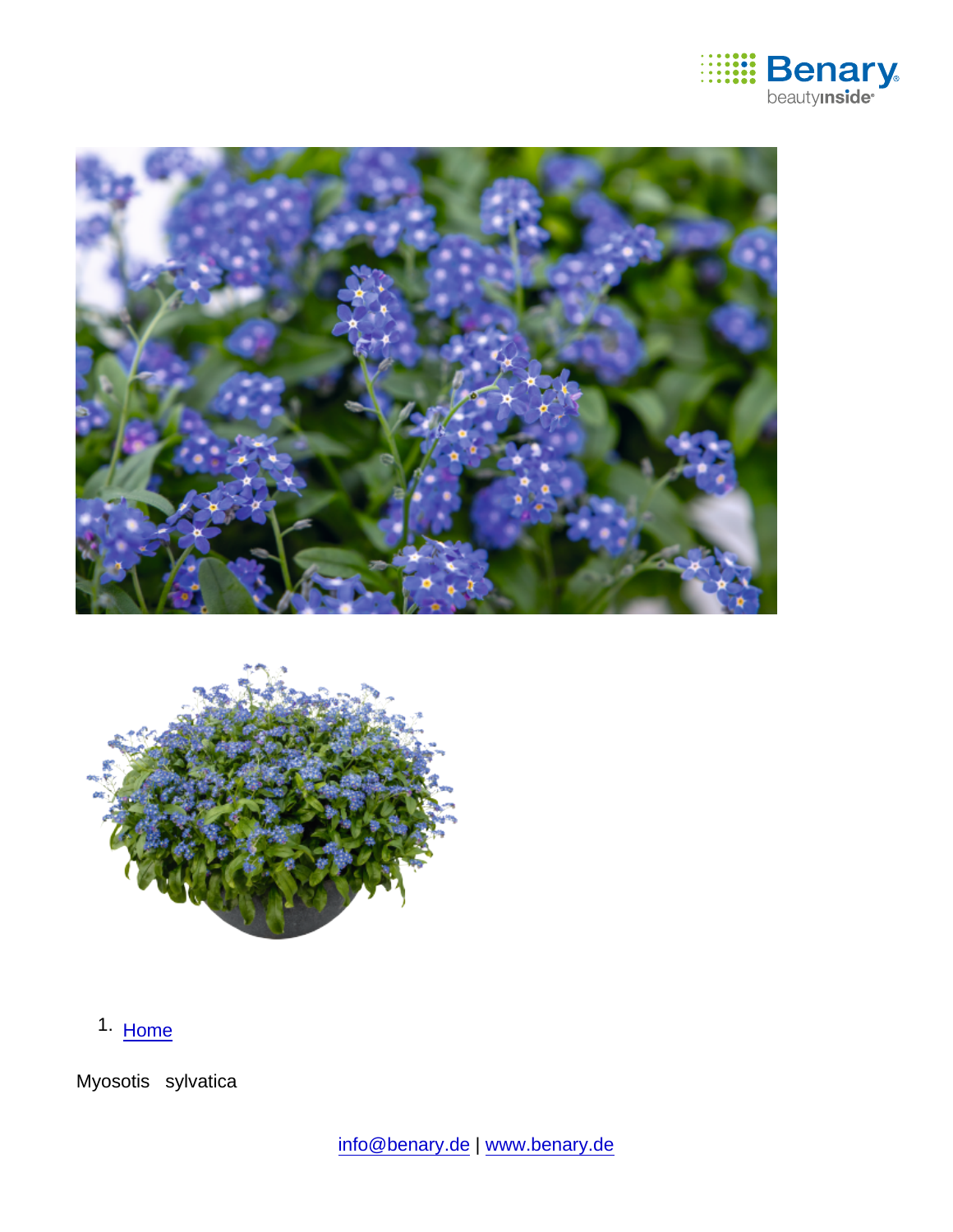

# Compindi®

• Intense, dark blue color

[Bookmark](https://www.benary.com/flag/flag/product/6045?destination&token=lYe69rAo7k6OzFguS_hxJYIkVk4XnZfE-oxajXHD4XQ) [Recommend](mailto:?subject=Benary Myosotis sylvatica &body=https://www.benary.com/print/pdf/node/6045) Print Crop Time Spring: 24 weeks Height 6 ? / 15 cm Exposure Sun - Partial shade Seed Form Raw Seed Best Uses Bedding, Pot Plant

## Culture guide

Usage

Plants for landscape and borders, pot plants

#### Sow time

Outdoors forcing: Mid June-End August, depending on ambient conditions; Indoor forcing: February-March for green pots; Indoor forcing: mid August-early September for flowering in pots following year

Sowing method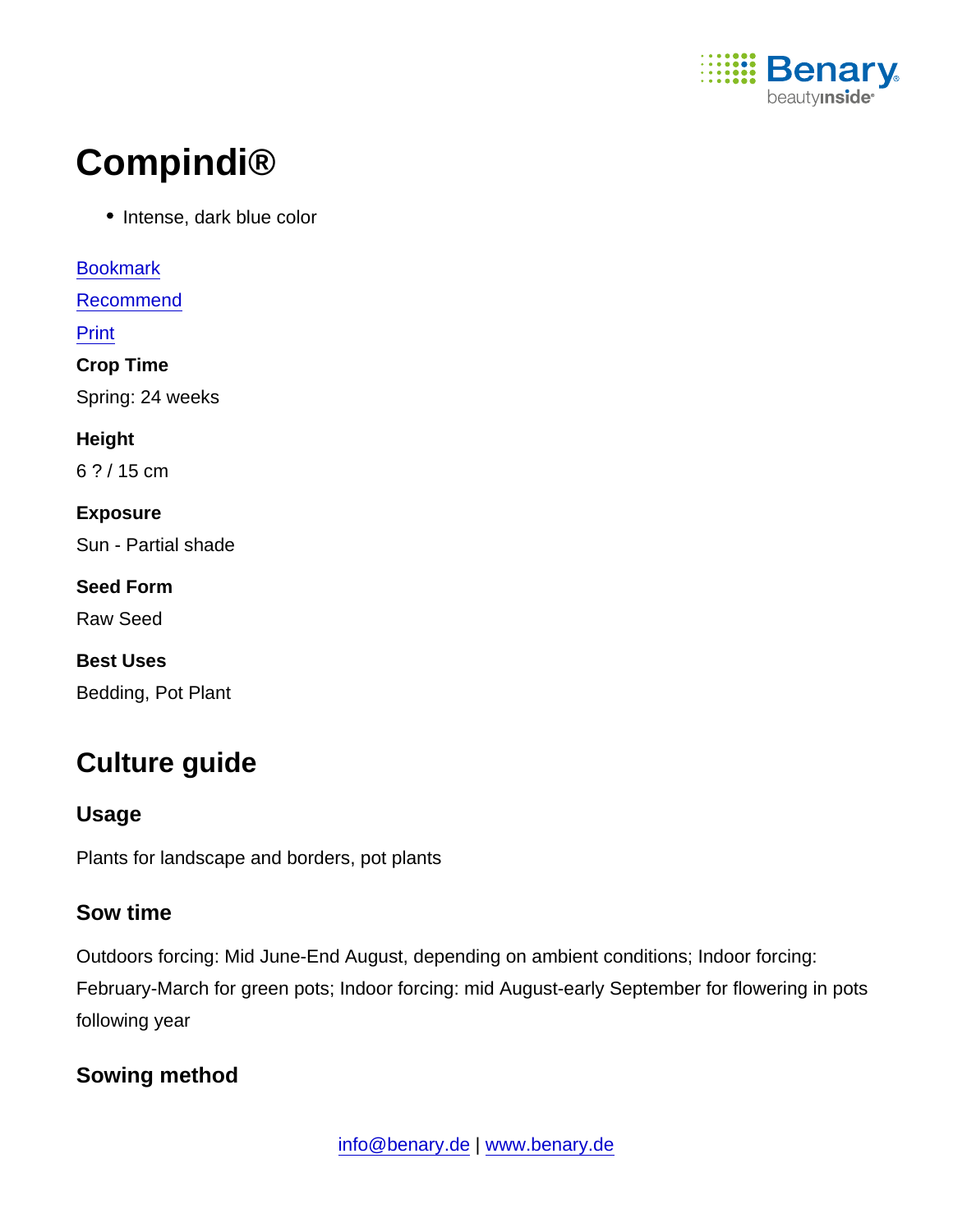

1-2 seeds per plug, can be sown directly into final pot (3-5 seeds)

#### **Germination**

Germinates in 10-20 days at 65-72 °F (18-22 °C). Light is required for germination.

#### Growing on

Transplant plugs after 4-5 weeks. Grow on at 48-54 °F (9-12 °C) night temperature to induce flowering for fall and spring production. Vernalization is required for flower initiation. After vernalization, begin forcing plants at 60-65 °F (15-18 °C) for 5-7 weeks.

#### **Media**

Use a well-drained, growing substrate with 20-30 % clay, 1 kg/m<sup>3</sup> complete balanced fertilizer, 0,5-1 kg/m<sup>3</sup> slow release fertilizer (3-6 months), iron-chelate, micronutrients, pH:  $6.0$ -7.0.

### **Temperature**

Grow at 12-15 °C or outdoors. In winter indoors frost free at 3-5 °C. In January the plants start to grow for 3-5 weeks at 7-13 °C. Grow as cool as possible, but avoid freezing temperatures for a good plant quality. At warm temperatures open airing in time.

### **Fertilization**

Moderate fertilization levels are required. Fertilize the crop weekly with 100-150 ppm nitrogen (at 0 kg/m<sup>3</sup> slow release fertilizer in substrate), using a potassium balanced fertilizer (N: K?Oratio: 1:1,5). The plants take up the minerals at 5 °C. Avoid high ammonium and high nitrogen levels. Don't fertilize after early October. In spring fertilize 150-200 ppm nitrogen of a complete balanced fertilizer. Prevent magnesium deficiency by applying magnesium sulphate (0,025 %) 1- 2 times and in case of Iron deficiency apply iron-chelate for 1-2 times. Temperatures below 10 °C inhibit the iron uptake. Therefore take care of, that the temperature is above 10°C for iron fertilization.